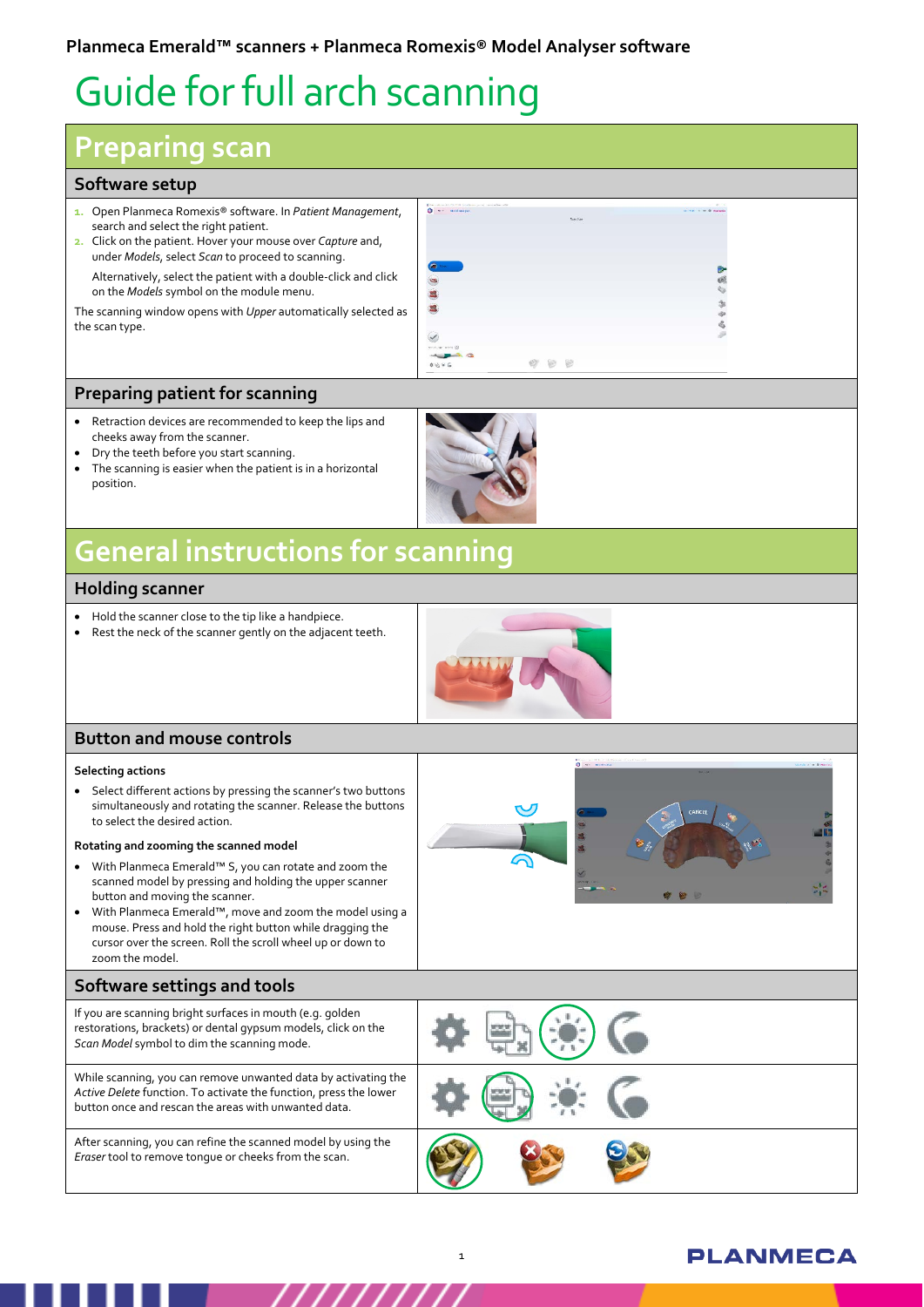# **Scanning process – Upper arch**

# **Scanning upper arch**

| Scanning upper arch                                                                                                                                                                                                                                                                                        |  |
|------------------------------------------------------------------------------------------------------------------------------------------------------------------------------------------------------------------------------------------------------------------------------------------------------------|--|
| Activate the scanner by pressing the upper scanner button once.                                                                                                                                                                                                                                            |  |
| Start scanning from the occlusal surface with the tip of the<br>scanner pointing towards the distal.<br>Scan the occlusal of the entire arch.<br>On the anteriors, rotate back and forth from the palatal to the<br>facial to capture data on all three surfaces to avoid possible errors<br>in stitching. |  |
| Scan all of the buccal.<br>The scan should continue from the occlusal surface already<br>captured and overlap with it.                                                                                                                                                                                     |  |
| Scan all of the palatal.<br>The scan should continue from the occlusal surface already<br>captured and overlap with it.                                                                                                                                                                                    |  |
| Stop the scanner by pressing the upper button of the scanner<br>once.                                                                                                                                                                                                                                      |  |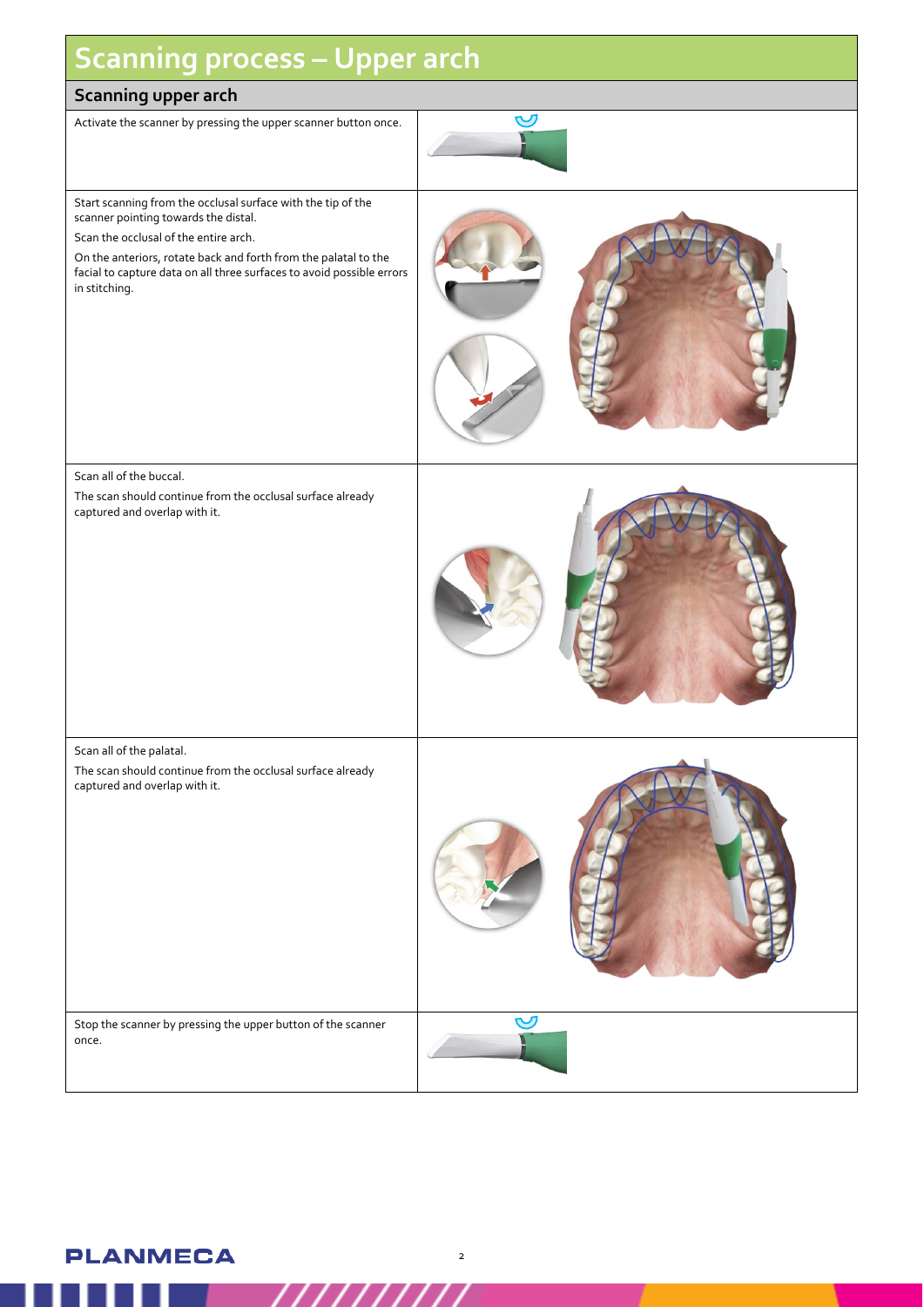| <b>Generating and evaluating model</b>                                                                                                                                                                                                                                                                                                       |                            |
|----------------------------------------------------------------------------------------------------------------------------------------------------------------------------------------------------------------------------------------------------------------------------------------------------------------------------------------------|----------------------------|
| After scanning the upper arch, press and hold both buttons of the<br>scanner at the same time and rotate the scanner until you have<br>selected GENERATE Model. Release the buttons to generate the<br>scan model.<br>You can also click on the Generate Model button on the screen or<br>press M on the keyboard.                           | $\overline{0}$ . The local |
| To evaluate the model for missing data, press and hold both<br>buttons of the scanner simultaneously and rotate the scanner to<br>select DATA Density.                                                                                                                                                                                       | 0.51                       |
| Next, rotate the model and analyse it for areas which appear blue<br>and indicate missing data:<br>Dark blue areas are missing data and must be scanned again,<br>$\bullet$<br>if the data is missing at the area of interest.<br>Light blue areas have low but enough data density and usually<br>$\bullet$<br>do not need to be rescanned. |                            |
| If necessary, rescan (dark blue) areas with missing data.<br>Place the scanner over an area already scanned, restart the<br>scanner by pressing the upper button and hold it still.<br>When you hear the sound, the scanner is capturing data again.                                                                                         |                            |
| Once you are ready, move on to the opposite arch by pressing the<br>lower button of the scanner, which activates Lower as the scan<br>type.<br>If you have rescanned the model, the model is now generated<br>again automatically.                                                                                                           |                            |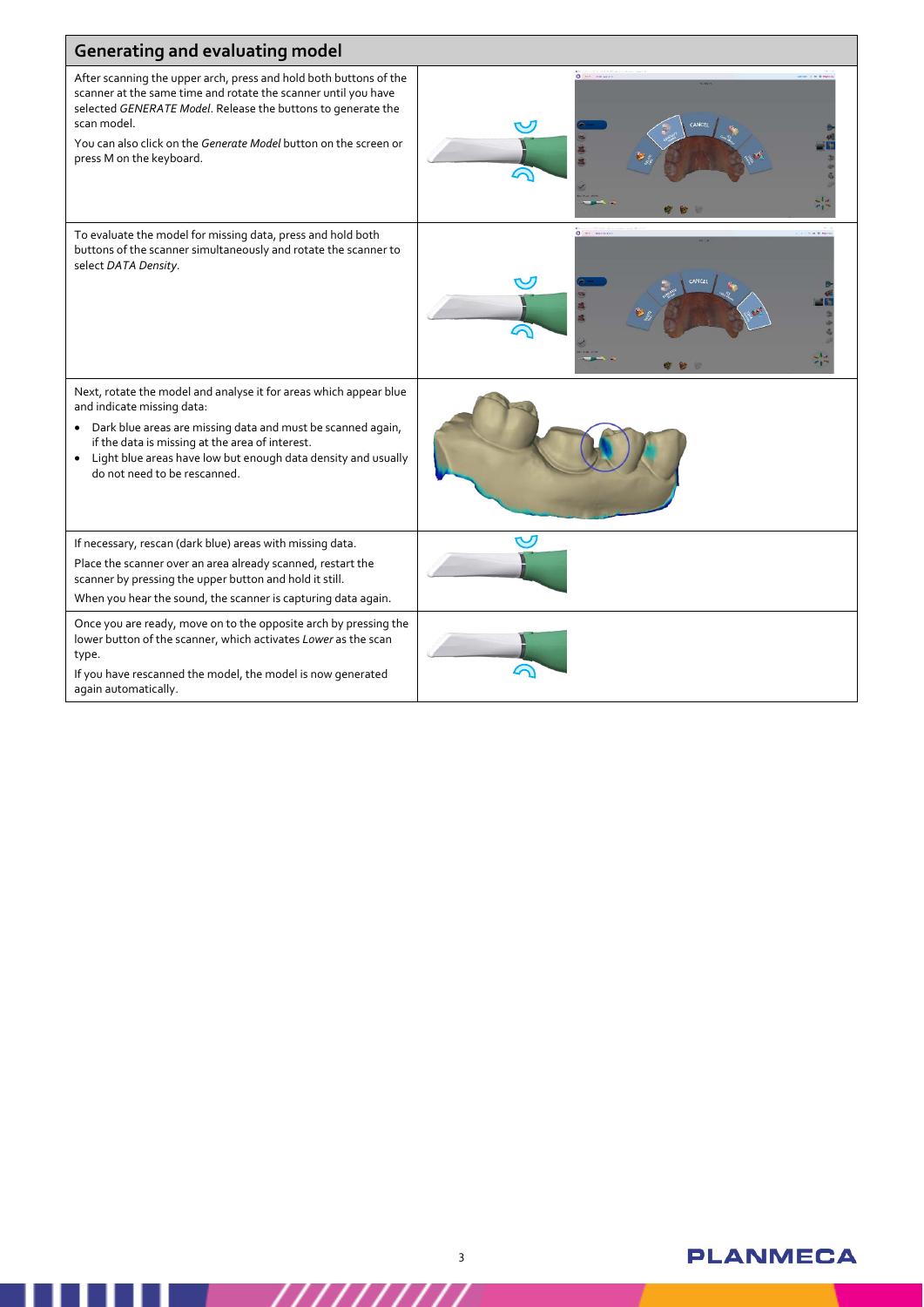# **Scanning process – Lower arch**

### **Scanning lower arch**

Activate the scanner by pressing the upper scanner button once. Start the scan from the same side as with the upper arch.

Start scanning from the occlusal surface with the tip of the scanner pointing towards the distal.

Scan the occlusal of the entire arch.

On the anteriors, rotate back and forth from the lingual to the facial to capture data on all three surfaces to avoid possible errors in stitching.





The scan should continue from the occlusal surface already captured and overlap with it.





Scan all of the lingual.

The scan should continue from the occlusal surface already captured and overlap with it.

Stop the scanner by pressing the upper button of the scanner once.



4

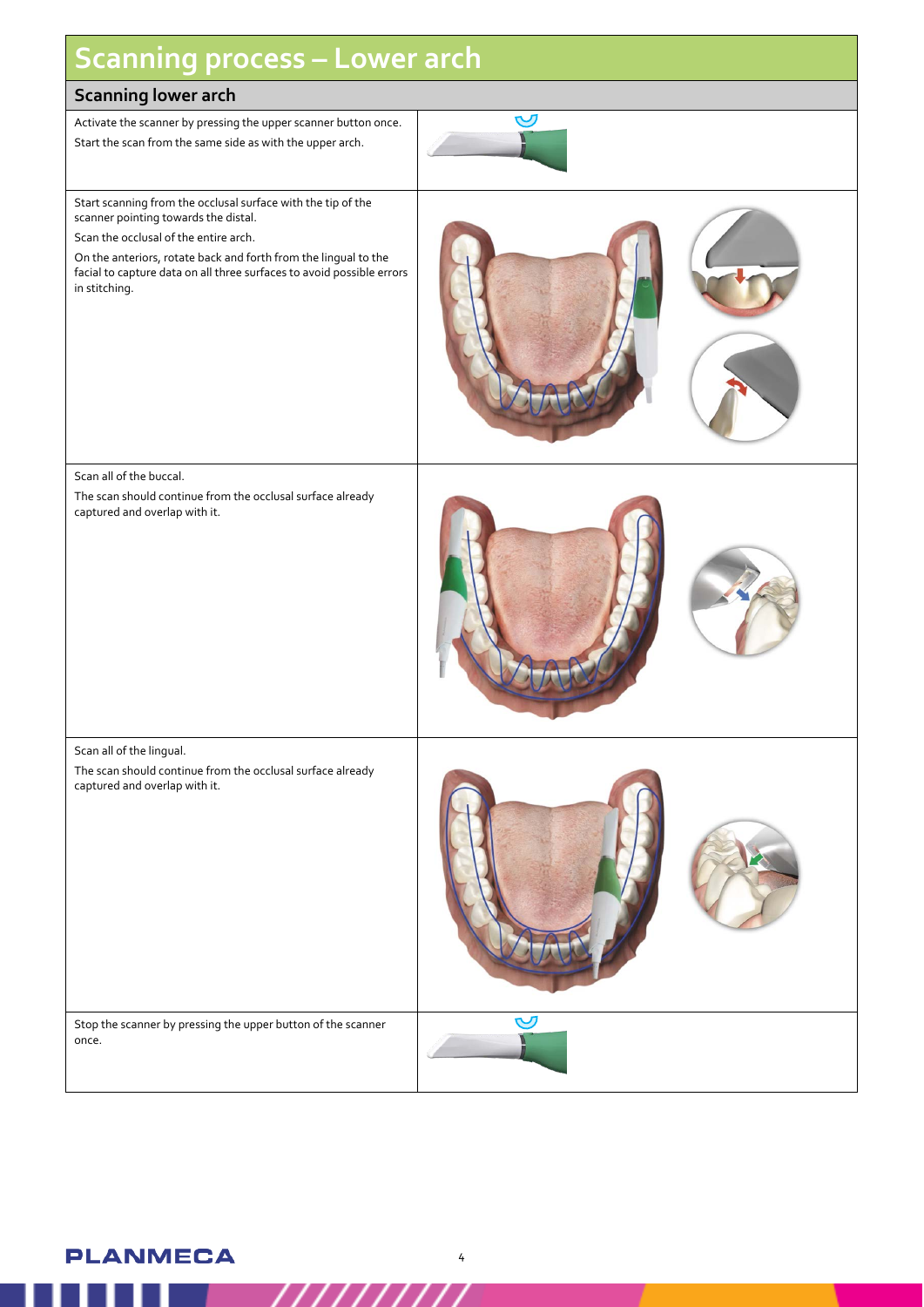| <b>Generating and evaluating model</b>                                                                                                                                                                                                                                                                                 |                                  |  |  |
|------------------------------------------------------------------------------------------------------------------------------------------------------------------------------------------------------------------------------------------------------------------------------------------------------------------------|----------------------------------|--|--|
| After scanning the lower arch, press and hold both buttons of the<br>scanner at the same time and rotate the scanner until you have<br>selected GENERATE Model. Release the buttons to generate the<br>scan model.<br>You can also click on the Generate Model button on the screen or<br>press M on the keyboard.     | $\overline{0}$ subset<br>$    -$ |  |  |
| To evaluate the model for missing data, press and hold both<br>buttons of the scanner simultaneously and rotate the scanner to<br>select DATA Density.                                                                                                                                                                 | $0.51$ and $0.5$                 |  |  |
| Next, rotate the model and analyse it for areas which appear blue<br>and indicate missing data:<br>• Dark blue areas are missing data and must be scanned again,<br>if the data is missing at the area of interest.<br>• Light blue areas have low but enough data density and usually<br>do not need to be rescanned. |                                  |  |  |
| If necessary, rescan (dark blue) areas with missing data.<br>Place the scanner over an area already scanned, restart the<br>scanner by pressing the upper button and hold it still.<br>When you hear the sound, the scanner is capturing data again.                                                                   |                                  |  |  |
| Once you are ready, continue to buccal bite to scan the teeth in<br>occlusion. Press the lower button of the scanner to activate<br>Buccal 1 as the scan type.                                                                                                                                                         |                                  |  |  |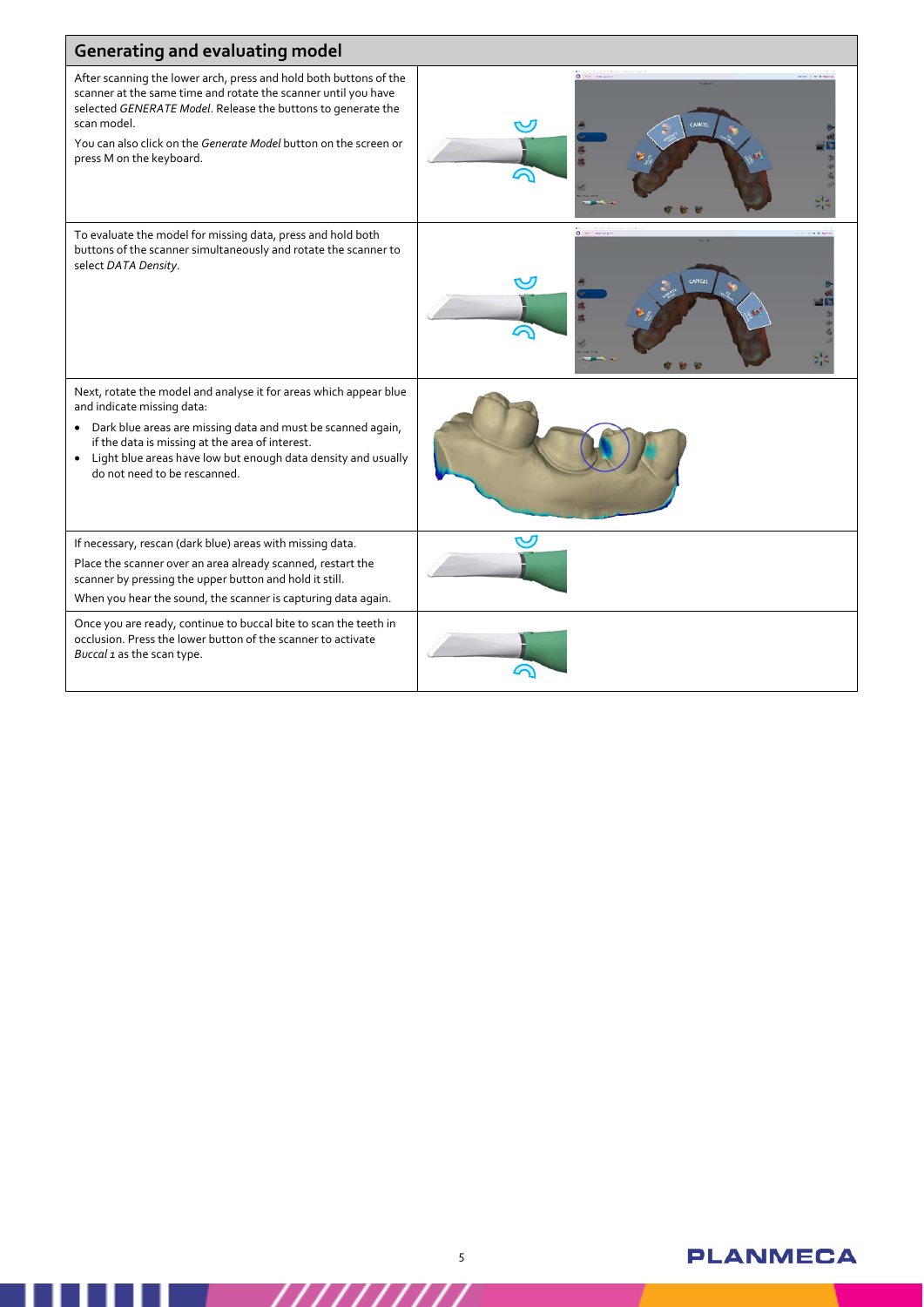# **Scanning process – Buccal bite**

#### **Scanning buccal bite**

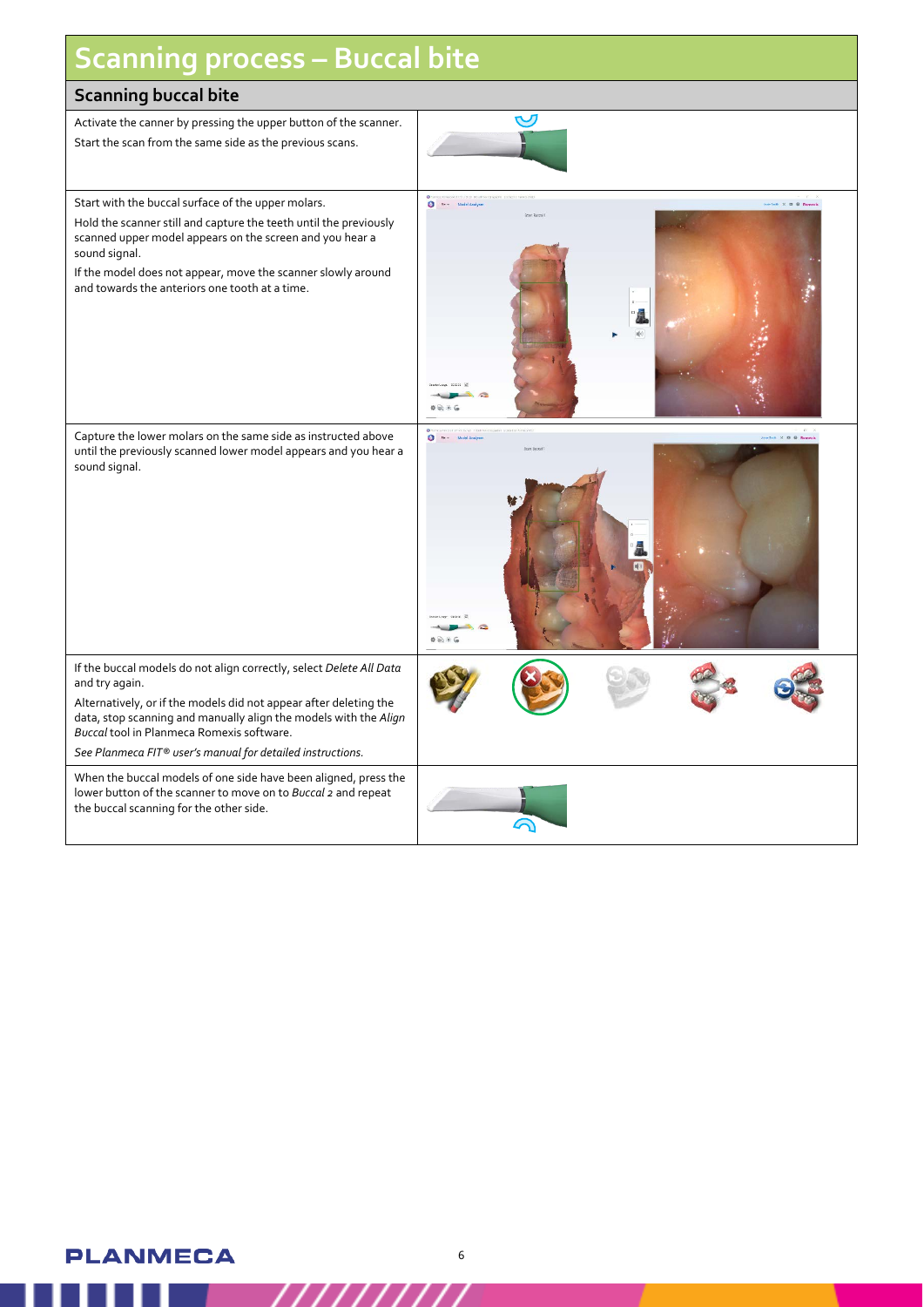| <b>Generating and evaluating model</b>                                                                                                                                                                                                                                                                                            |  |  |  |                              |  |
|-----------------------------------------------------------------------------------------------------------------------------------------------------------------------------------------------------------------------------------------------------------------------------------------------------------------------------------|--|--|--|------------------------------|--|
| Once all buccal bite views have been aligned, press and hold both<br>buttons of the scanner at the same time and rotate the scanner<br>until you have selected GENERATE Model. Release the buttons to<br>generate the scan model.<br>You can also click on the Generate Model button on the screen or<br>press M on the keyboard. |  |  |  | <b>Carl Avenue</b><br>CANCEL |  |
| Verify the bite and, if necessary, refine the alignment<br>automatically using the Refine Alignment tool.                                                                                                                                                                                                                         |  |  |  |                              |  |
| See further instructions for using the Refine Alignment tool in the<br>Planmeca FIT® user's manual.                                                                                                                                                                                                                               |  |  |  |                              |  |

7

77